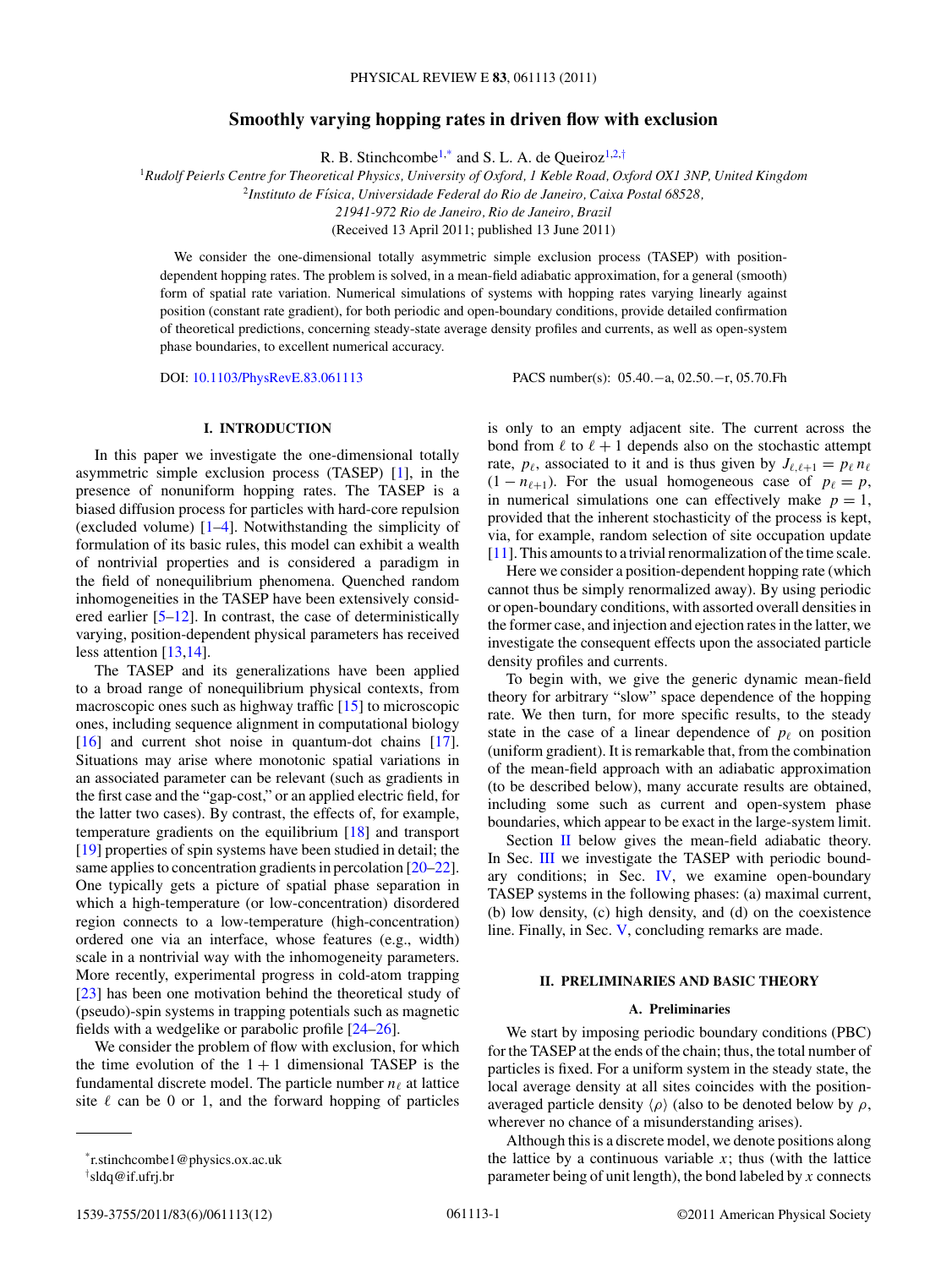<span id="page-1-0"></span>

FIG. 1. (Color online) Points give steady-state density profile for TASEP with hopping-rate gradient for PBC,  $\langle \rho \rangle = 1/2$ , lattice size  $L = 256$ , and  $\theta = 0.2$  [see Eq. (1)]. Lines are fits to forms inspired by the theory of randomly disordered systems (see text).

sites  $x - \frac{1}{2}$  and  $x + \frac{1}{2}$ . The use of a continuum description is consistent with our emphasis throughout the paper on results applying in the infinite-system limit.

We consider a linearly varying hopping rate; although the theory developed in Sec.  $\overline{I}$  IB below applies to a general position dependence (provided some rather general smoothness assumptions are valid), this constant-gradient case is our choice of concrete application in the subsequent sections. For a system of size *L*, we take

$$
p(x) = p_0 + \theta \frac{x}{L}, \qquad -\frac{L}{2} \leq x \leq \frac{L}{2}, \tag{1}
$$

where  $\theta$  denotes the intensity of the hopping-rate gradient; we keep  $p_0 = 1/2$  henceforth.

The effect of the hopping-rate gradient; given by Eq. (1), on local densities is rather remarkable, as illustrated in Fig. 1.

A schematic interpretation of the profile shape displayed in Fig. 1 can be provided as follows, using ideas from previous treatments of the quenched random-bond version of the TASEP [\[5,10,11\]](#page-11-0). For the TASEP with uniform rates *p*, it is known [\[1–4\]](#page-11-0) that, for currents greater or less than  $J_c(p) = \frac{p}{4}$  the steady-state phases are characterized by density profiles which are either monotonically decreasing,  $\langle \rho(x) \rangle$  $-\frac{1}{2} = -q \tan q(x - x_0)$  (high-current phase), or monotonically increasing,  $\langle \rho(x) \rangle - \frac{1}{2} = k \tanh k(x - x_0)$  (kinklike, low-current phase). Here *q* and *k* are characteristic inverse lengths such that  $q^2 = -k^2 = (J - J_c)/4p$  [\[3,10,27\]](#page-11-0), where *J* is the steady-state current; the profile forms result from the fact that  $J$  is constant throughout the system. This latter fact has strong bearing on the local shape of density profiles in the quenched random-bond case: In regions with weak (strong) bonds, that is, bonds with low (high) hopping probability  $p_w$  ( $p_s$ ),  $J$  can be larger (smaller) than the local critical current  $J_c(p_w)$  [ $J_c(p_s)$ ], in which case the profile is of high-current (low-current) type. With  $\theta > 0$  in Eq. (1), the features shown in Fig. 1 appear roughly consistent with the theoretical framework just sketched. However, we see from the full treatment developed in Sec.  $\overline{I}$  IB below that, although the concepts of high- and low-current phases still persist here, their effects are strongly modified by factors specific to the present case. In particular, the separation in space of the two phases is actually very close to the left boundary in Fig. 1, not where the tan and tanh functions join in the fit shown in that same figure. This is because the actual profiles involve tan and tanh functions with spatially varying "envelope" factors (see Sec. II B). Many new features are seen to arise from the "registration" in space of the envelope, that is, its position in the system; as we shall see, the location of the envelope relative to the region of weakest bonds is set by the current.

From the conjunction of PBC with the form of  $p(x)$  given in Eq. (1), one sees that particles find a hopping-rate discontinuity of amplitude  $-\theta$  as they jump across the chain's end point. Although, from elementary considerations, PBC impose continuity of  $\rho$  across the gap, it is important to emphasize that the kinklike profile seen in Fig. 1 is not an artifact brought about by the discontinuity just mentioned. As we see in the following, kinks may (or may not) be present with PBC. Their existence, or lack thereof, depends on combinations of *ρ* and *θ* according to mechanisms described by our theory.

One should note that, if the sign of  $\theta$  is reversed in Eq. (1), the plot of  $\langle \rho \rangle - 1/2$  versus *x* simply gets point reflected relative to the origin.

The steady-state currents in the type of system studied here also differ markedly from their uniform counterparts. We recall that, for the latter with PBC, the relationship between current  $J_0 \equiv J(\theta = 0, p, \rho)$  and density is

$$
J_0 = p \, \rho \, (1 - \rho), \tag{2}
$$

where  $p$  is the uniform hopping rate. Equation  $(2)$  is one example of relationships and quantities which mean-field factorization gives exactly  $[3,27]$ , and whose generalization for nonuniform rates is also exactly given by the generalized mean-field theory developed here, as we shall see.

For now, we restrict ourselves to  $\rho \leq \frac{1}{2}$ . The question of whether or not the  $J - \rho$  diagram here displays the same symmetry, relative to  $\rho = \frac{1}{2}$ , as that for the uniform case is discussed later, with the help of the theory developed in Sec. II B. The effects on the current of a position-dependent  $p(x)$  given by Eq. (1) are shown in Fig. [2,](#page-2-0) for various densities, all of them not far removed from  $\rho = 1/2$ . It is seen that as  $\theta$ increases, the *J* −  $\theta$  relationship becomes independent of  $\rho$  for an increasingly broad range of densities, following the same nearly linear form as that of a system with  $\rho = 1/2$ . In other words, for fixed  $\theta$  a plateau develops around  $\rho = 1/2$  in the  $J - \rho$  diagram, whose width increases with  $\theta$ . Again, a similar effect is seen in TASEP with quenched randomness [\[5,10\]](#page-11-0).

### **B. Mean-field theory**

For uniform  $p$ , the Burgers equation  $[28-31]$ , linearized via the Cole-Hopf transformation [\[32,33\]](#page-11-0) gives the general timedependent mean-field solution, analogous to a superposition of moving solitons, corresponding to waves in the linearized system, with possibly complex wave vectors. Real and imaginary wave vectors distinguish the two general solitonlike steady states which, because of particle conservation, are uniformcurrent ones. These steady states correspond to phases of maximal current ( $J \simeq J_c = p/4$ ) or low current ( $0 \leq J < J_c$ ,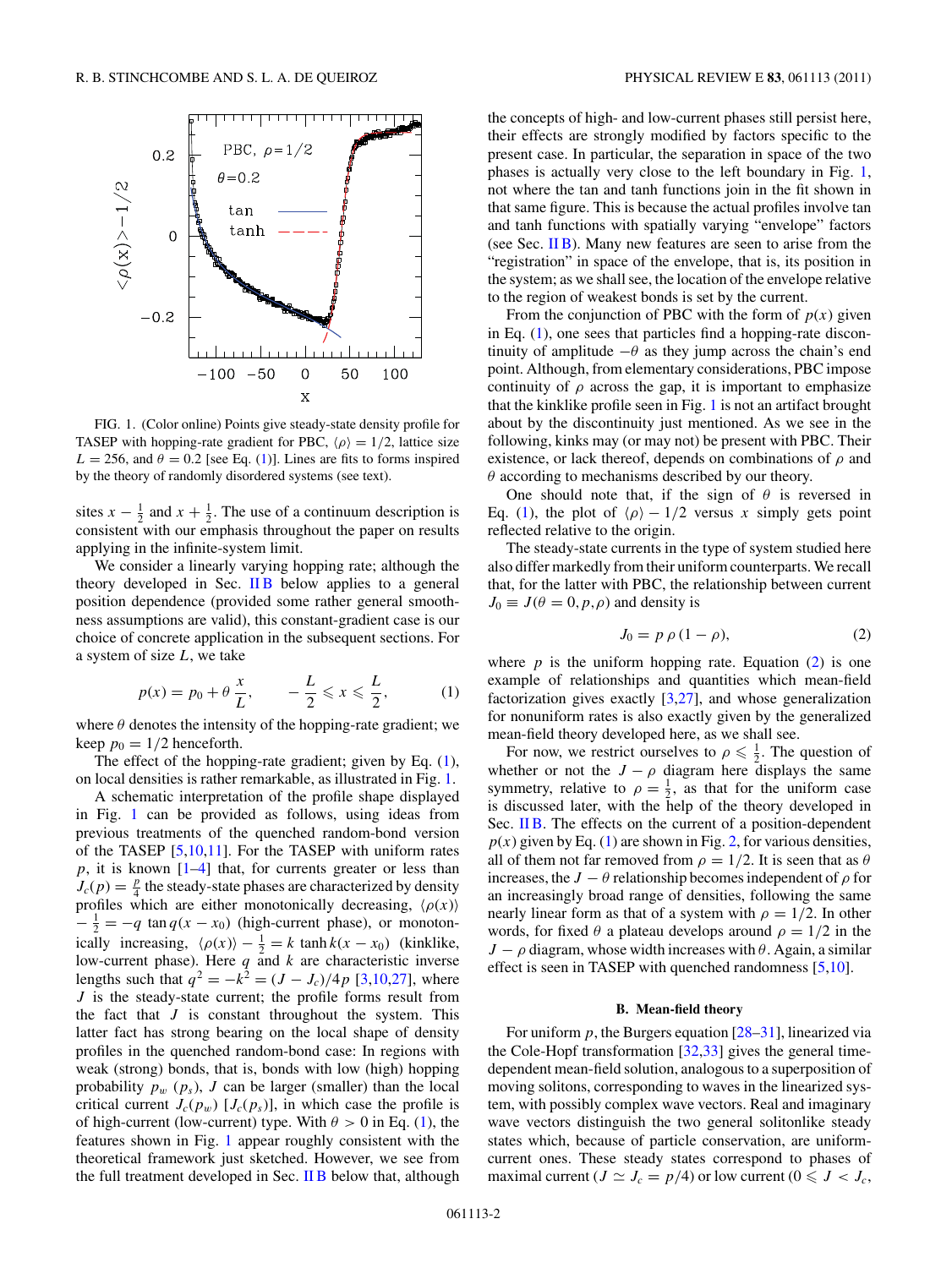<span id="page-2-0"></span>

FIG. 2. (Color online) Steady-state currents *J* against gradient intensity  $\theta$  for a system with  $L = 2048$  and PBC, for densities as shown. Each point is an average taken over 100 independent samples, each in its turn containing  $1.2 \times 10^6$  successive steady-state configurations. Error bars are smaller than symbol sizes.

and low or high density); the square of the wave vector is proportional to  $(J/J_c - 1)$ . For the special case of PBC, the two steady states become states of uniform density, while for open-boundary conditions the steady-state profiles are of tan and tanh form.

For space-dependent  $p(x)$ , the solution given below (for general time dependence and then steady state) uses an adiabatic generalization of constant-*p* ideas.

We start from the continuity equation,

$$
\frac{\partial \rho}{\partial t} = -\frac{\partial}{\partial x} J(x),\tag{3}
$$

with (using a mean-field factorization)

$$
J(x) = p(x) \rho \left( x - \frac{1}{2} \right) \left[ 1 - \rho \left( x + \frac{1}{2} \right) \right];
$$
 (4)

defining  $\sigma$  via  $\rho \equiv \frac{1}{2}(1 + \sigma)$ , Eq. (3) becomes, upon taking the continuum limit on Eq. (4),

$$
2\frac{\partial \sigma}{\partial t} = \frac{\partial}{\partial x} \left\{ p(x) \left[ \sigma^2(x) + \frac{\partial \sigma}{\partial x} - 1 \right] \right\}.
$$
 (5)

Using the Cole-Hopf transformation [\[32,33\]](#page-11-0), we introduce the auxiliary variable *u* via  $\sigma = \partial \ln u / \partial x$ , in terms of which, after a partial integration with respect to  $x$ , Eq.  $(5)$  turns into the linear form:

$$
2\frac{\partial u}{\partial t} - f(t)u = p(x) \left\{ \frac{\partial^2 u}{\partial x^2} - u \right\},
$$
 (6)

where  $f(t)$  is the integration "constant." Writing  $u =$  $X(x)$  *T*(*t*), one has

$$
\frac{2}{T}\frac{dT}{dt} - f(t) = p(x)\left\{\frac{1}{X}\frac{d^2X}{dx^2} - 1\right\} \equiv -\omega,\tag{7}
$$

whence

$$
T = \exp\left[-\frac{1}{2}\omega t + F(t)\right], \quad \text{with} \quad \frac{dF}{dt} = \frac{1}{2}f(t). \tag{8}
$$

Putting

$$
[\mu_{\omega}(x)]^2 \equiv 1 - \frac{\omega}{p(x)},\tag{9}
$$

and making the *ansatz*  $X = e^{\gamma(x)}$ , one gets

$$
\frac{d\gamma}{dx} = \pm \mu_{\omega}(x),\tag{10}
$$

provided  $d\mu_{\omega}(x)/dx \ll [\mu_{\omega}(x)]^2$  (*adiabatic approximation*). In this limit  $\overline{X} = e^{\pm \gamma_{\omega}(x)}$ , with  $\gamma_{\omega}(x) = \int^{x} \mu_{\omega}(x) dx$ . Thus,

$$
XT = \exp\left[\pm \gamma_{\omega}(x) - \frac{1}{2}\omega t + F(t)\right].\tag{11}
$$

The general solution for  $u(x,t)$  is

$$
u = \sum_{\omega} A_{\omega} \cosh \left[ \gamma_{\omega}(x) - \gamma_{\omega}(a_{\omega}) \right] e^{-\frac{1}{2}\omega t + F(t)}, \qquad (12)
$$

where the  $A_{\omega}$  and  $a_{\omega}$  are arbitrary constants. Finally, in terms of  $\sigma(x,t)$ ,

$$
\sigma(x,t) = \frac{\sum_{\omega} A_{\omega} \mu_{\omega}(x) \sinh\left[\gamma_{\omega}(x) - \gamma_{\omega}(a_{\omega})\right] e^{-\frac{1}{2}\omega t}}{\sum_{\omega} A_{\omega} \cosh\left[\gamma_{\omega}(x) - \gamma_{\omega}(a_{\omega})\right] e^{-\frac{1}{2}\omega t}}, \quad (13)
$$

in the mean-field adiabatic approximation.

The following comments are in order.

(i) If we take a single component in Eq. (13) the  $e^{-\frac{1}{2}\omega t}$ factor cancels and we are left with a steady-state solution:

$$
\sigma(x) = \mu_{\omega}(x) \tanh\left[\gamma_{\omega}(x) - \gamma_{\omega}(a)\right].\tag{14}
$$

When the validity criterion for the adiabatic approximation applies, this state is associated with the current

$$
J = \frac{1}{4} p(x)[1 - \mu_{\omega}(x)^{2}] = \frac{1}{4}\omega
$$
 (15)

[using Eqs.  $(4)$ ,  $(9)$ , and  $(14)$ ], which is constant, as necessary for the steady state.

(ii) In the *t*-dependent general form Eq. (13), each sum evolves for long times into a single component, which is the one having the least  $\omega$ , corresponding to the steady state, that is,  $\omega = 4J$ , by (i).

(iii) At long but not infinite times the sums in Eq. (13) are dominated by the terms with the smallest *ω*'s. Then the denominator, whose logarithmic derivative gives  $\sigma$ , becomes a combination of the steady-state component and a wave packet whose group velocity  $v(x)$  can be obtained by a straightforward adiabatic generalization of standard procedures, using the analog  $d\mu_{\omega}(x)/dx$  of the wave vector. The result is, generally,

$$
v(x) = \pm p(x) \left( 1 - \frac{\omega}{p(x)} \right)^{\frac{1}{2}},\tag{16}
$$

becoming  $v(x) = \pm p(x)^{\frac{1}{2}} [p(x) - 4J]^{\frac{1}{2}}$  for the kink dynamics in the late-time approach to the steady state.

In what follows we are mostly concerned with the steady state, so the following distinctions and details may be helpful. In Eq. (15),

$$
J_c(x) \equiv \frac{1}{4} p(x) \tag{17}
$$

acts like a local critical current, since the sign of  $J - J_c$ determines whether  $\mu(x)$  there is real or imaginary and, consequently, whether the profile in Eq. (14) involves a tanh or tan function. This is a generalization of the case with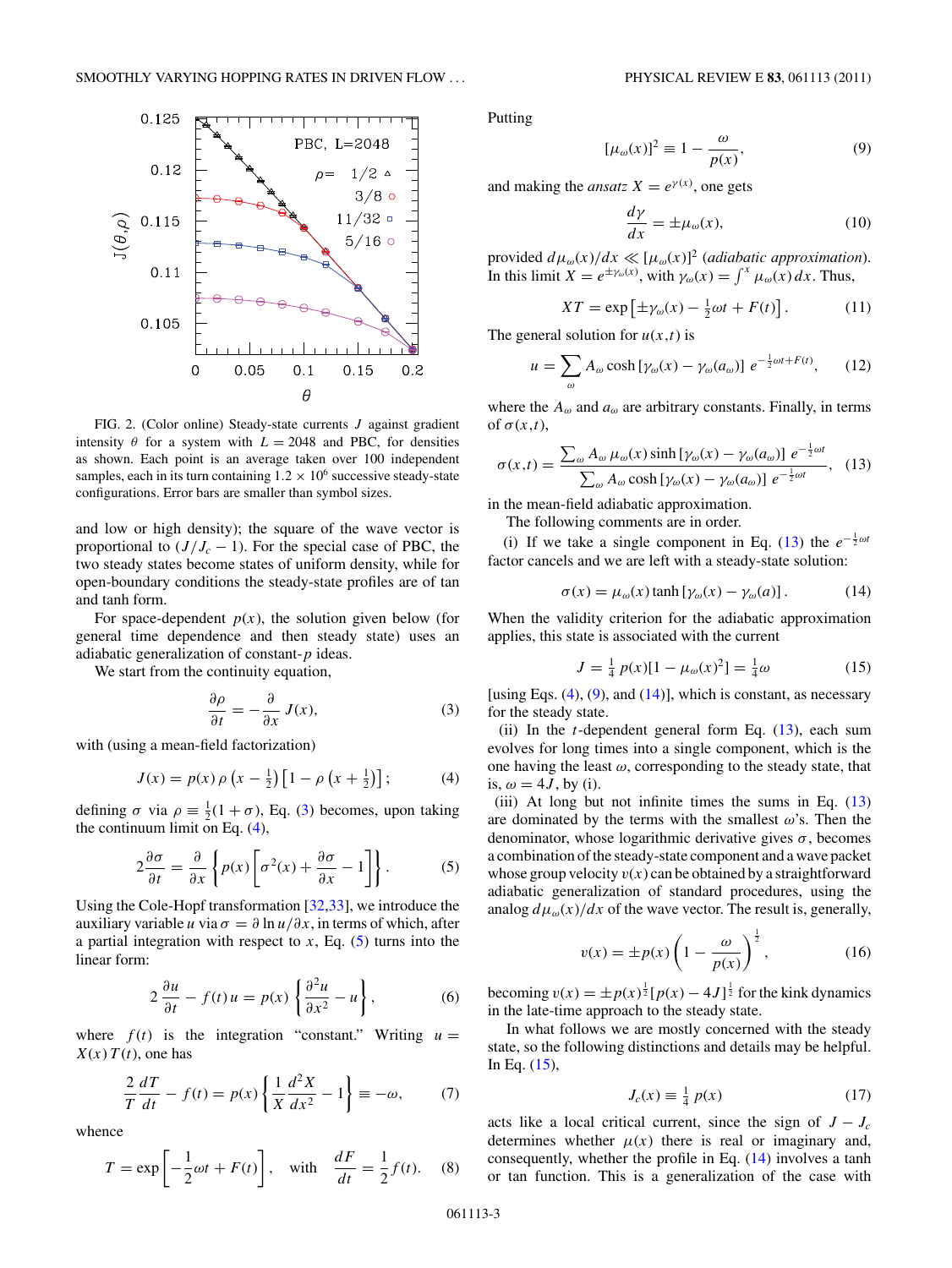<span id="page-3-0"></span>space-independent rate p, where  $J_c = p/4$  is the maximal current, associated to flat or tan profiles, while low currents  $J < J_c$  exhibit tanh profiles.

For the space-dependent  $p(x)$  the most important new features are the *x* dependence of  $J_c(x)$ , the *J*-dependent location  $(x<sub>0</sub>)$  of the division between phases, and the occurrence of the space-dependent amplitude function  $\mu(x)$  in the profile, Eq. [\(14\)](#page-2-0). Where it is necessary, to avoid confusion, we distinguish the possibilities by using, in place of  $\mu(x)$ , the specific real functions  $k(x)$ ,  $q(x)$  defined by

$$
k(x) = \mu(x) = [1 - 4J/p(x)]^{\frac{1}{2}} = [1 - J/J_c(x)]^{\frac{1}{2}},
$$
  
\n
$$
J < J_c(x);
$$
  
\n
$$
q(x) = i \mu(x) = [4J/p(x) - 1]^{\frac{1}{2}} = [J/J_c(x) - 1]^{\frac{1}{2}},
$$
  
\n
$$
J > J_c(x).
$$
\n(18)

Then

$$
\sigma(x) = k(x) \tanh[K(x) - K(a)], \quad J < J_c(x);
$$
\n
$$
\sigma(x) = -q(x) \tan[Q(x) - Q(b)], \quad J > J_c(x), \quad (19)
$$

where  $K(x) = \int^x k(x) dx$  and  $Q(x) = \int^x q(x) dx$ . For *x*-dependent rates, the tan form can only apply in, at most, a very limited region (of size set by the weakest rates). This is because the tan function in  $\sigma(x)$  diverges, violating the physical requirement on the local density,  $|\sigma(x)| \leq 1$ , unless its argument  $Q(x)$  is limited to a range less than  $\pi$ . So the tanh form will actually account for most of the profile. If the integration constant  $a$  is inside the system the change of sign of the argument of the tanh function at  $x = a$  corresponds to a kink there. For the tanh,  $k(x)$  acts like an envelope, and its crucial effects in distinguishing scenarios and phases partly relate to its registration, for which the tan part of the profile can play a dominant role.

### **III. STEADY STATE WITH PBC**

#### **A. Introduction**

For the nonuniform system with  $x \in [-L/2, L/2]$ , PBC impose the constraint on  $\sigma(x)$ :

$$
\sigma(-L/2) = \sigma(L/2). \tag{20}
$$

In addition to this, in order to fix arbitrary constants and determine the steady-state current *J* and profile  $\sigma(x)$ , we need also to specify the average density  $\langle \rho \rangle$  in the equation

$$
2\left(\langle \rho \rangle - \frac{1}{2}\right) = \langle \sigma \rangle = \frac{1}{L} \int_{-L/2}^{L/2} \sigma(x) \, dx. \tag{21}
$$

With the mean-field adiabatic approximation this becomes

$$
\langle \sigma \rangle = \frac{1}{L} \int_{-L/2}^{L/2} \mu(x) \tanh \left[ \gamma(x) - \gamma(a) \right] dx
$$
  
= {ln cosh [ \gamma(x) - \gamma(a) ]}\_{-L/2}^{L/2}. (22)

Here we used  $\mu = d\gamma/dx$ , and have reverted to nonspecific notation, not distinguishing tanh or tan (nor cosh or cos). We later have to verify that the criterion for use of the adiabatic approximation is satisfied.

From the general formulation above,  $\mu$  and hence  $\gamma$  are related to the current  $J$ ; it and the other parameter  $a$  [the kink] position in the case of real  $\gamma(a)$ ] are determined in terms of  $\langle \rho \rangle$  by Eqs. (21) and (22) (for large systems, the kink position will be sharp when the adiabatic approximation is satisfied).

### **B. Rate gradient**

From now on we deal with the specific case of linearly varying  $p(x)$  given in Eq. [\(1\)](#page-1-0). With PBC and  $\theta \ge 0$ , one gets in the adiabatic approximation, with the help of Eqs.  $(9)$ ,  $(10)$ , and [\(15\)](#page-2-0):

$$
\mu(x) = \left[1 - \frac{4J}{p(x)}\right]^{\frac{1}{2}} = \left[\frac{X}{X+c}\right]^{\frac{1}{2}}\tag{23}
$$

and

$$
\gamma = \int^x \mu(x) dx = [X(X + c)]^{\frac{1}{2}} - c \tanh^{-1} \left[ \frac{X}{X + c} \right]^{\frac{1}{2}}
$$
  
=  $\widetilde{K}(X)$ , (24)

where

$$
X = x - x_0,
$$
  
\n
$$
x_0 = (8J - 1)\frac{L}{2\theta} \equiv -\lambda \frac{L}{2};
$$
  
\n
$$
c = \frac{4JL}{\theta} = x_0 + \frac{L}{2\theta} = \frac{L}{2} \left(\frac{1}{\theta} - \lambda\right).
$$
\n(25)

 $x_0$  corresponds to the place where  $\mu(x)$  vanishes, hence to the position of the apex of the envelope function  $\pm |\mu(x)|$ , that is, where  $\mu(x)$  [and  $\gamma(x)$ ] cross over between real and imaginary values  $k(x)$  or  $-i q(x)$  [and  $K(x)$  or  $-i Q(x)$ ]. Subsequently, explicit forms will be needed, particulary for  $\gamma$  for the real case, and it will then be convenient to use both *K* and (real) *K*, where

$$
K(x) = \widetilde{K}(X),\tag{26}
$$

with  $X = X(x) = x - x_0$  and where  $\widetilde{K}$  is as in Eq. (24).  $x_0$ also corresponds to the place where *J* is equal to the local critical current; this plays a central role in the discussion. For graphical illustrations, refer to Fig. [4](#page-5-0) in Sec. [III D](#page-6-0) below. *c* is a characteristic length related to the rate gradient. *λ*, the ratio of  $x_0$  to  $-L/2$ , conveniently distinguishes scenarios and parametrizes analytic expressions, particulary in the  $L \rightarrow \infty$ limit.

#### **C. Scenarios for steady-state behavior**

We next discuss the character and location of steadystate phases, and relationships to positions of the "envelope" and kinks. The generalized maximal-current and low-current phases of the system turn out to be described by two scenarios, I and II, as follows.

For the rate gradient case with  $\theta > 0$  ( $\theta < 0$  has dual character), the smallest  $p(x)$  is at the left-hand side edge, giving a severe bottleneck there. As we see in the following, this has the consequence that the current *J* adjusts itself in such a way that the apex position  $x_0 = -\lambda L/2$  turns out to be either (I) near the left boundary, but still inside the system, or (II) to the left of the left boundary. These give, respectively, the following.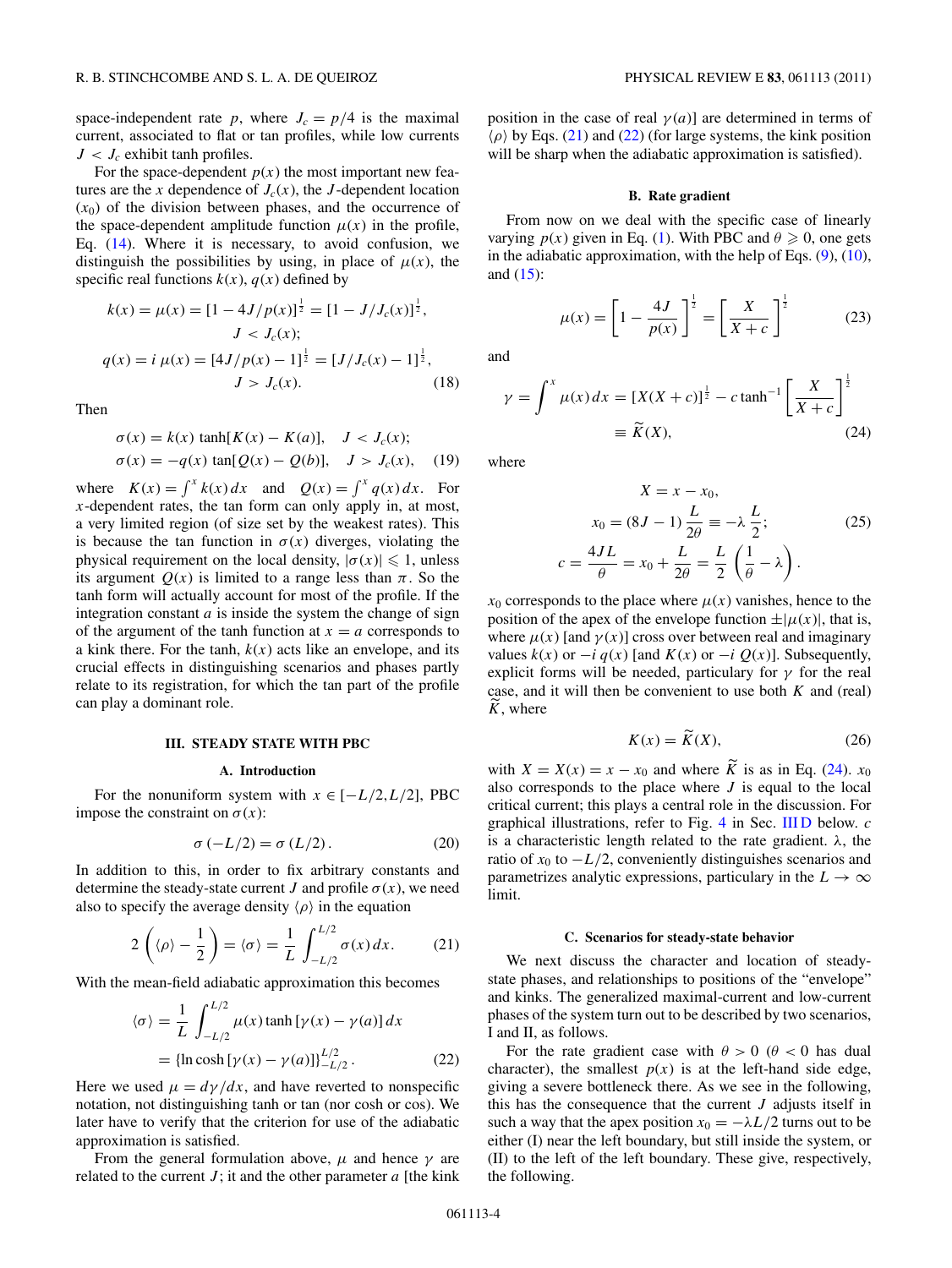<span id="page-4-0"></span>*Scenario I*.  $\lambda \leq 1$ . Here the tan function applies near the left edge and its spatial extent  $\Delta x$  is limited by the condition  $\Delta Q(x) = q(x) \Delta x < \pi$ . Since  $q(x)$  is related to the difference  $J - J_c(x)$  of the steady-state current *J* from its local critical value, this condition also limits *J* as well as the position,  $x = x_0$ , where  $J - J_c(x)$  vanishes.

*Scenario II*.  $\lambda > 1$ . Here only the tanh function applies inside the system.

The two scenarios become very evident in the "family" of profiles corresponding to all possible average densities-*ρ*, for PBC and a given  $\theta$  (see the numerical results in Fig. [4\)](#page-5-0).

Scenario I corresponds to a common envelope [nearly parabolic in shape; see Eq.  $(23)$ ] and applies for an intermediate range of  $\langle \rho \rangle$ 's (not very far from 1/2). It is consistent with a fixed position  $x_0$  of the apex of the envelope, close to the left-hand boundary. It is [through Eq. [\(25\)](#page-3-0)] consistent with an observed constant ( $\langle \rho \rangle$ -independent) plateau current *J*, about  $(1/8)(1 - \theta)$ . Near the left boundary there is a small region of tan profile, and everywhere else the profile approaches the tanh form (including the kink).

Scenario II, applying for larger  $|\langle \rho \rangle - 1/2|$ , has profiles not near a common envelope, corresponding to varying apex position; indeed, in this case  $x_0$  is outside of the system (to the left of the left boundary) and the profile is entirely of tanh type. In this scenario the currents depend on  $\langle \rho \rangle$ .

These scenarios and related phenomena can be quantitatively explained using the mean-field adiabatic formulation, except near the envelope apex if that lies inside the system. This is because the apex is where  $\mu(x)$  vanishes, that is, where the adiabatic approximation fails utterly [see the validity criterion, below Eq. [\(10\)](#page-2-0)]. To the right of the apex, where  $J < J_c(x)$ , the adiabatic approximation is valid for  $X > c^{1/3}$ , so the adiabatic form  $\sigma_R = k(x) \tanh[K(x) - K(a)]$  applies; similarly, in the region to the left of the apex,  $J > J_c(x)$ , and the adiabatic form  $\sigma_L = -q(x) \tan[Q(x) - Q(b)]$  is valid for  $X < -c^{1/3}$ . Between these a (nonadiabatic) form  $\sigma_C \propto (x + const)^{-1}$  is adequate. So the profile can be a piecewise combination of  $\sigma_L$ ,  $\sigma_C$ , and  $\sigma_R$ , except for Scenario II, where only  $\sigma_R$  applies.

In all cases, for the integral in Eq. [\(21\)](#page-3-0) for  $(2\langle \rho \rangle - 1)$  it turns out that at large *L* the contribution from  $\sigma_R$  dominates, and it alone gives the  $L \to \infty$  value. This is because of the limitation of the range of the tan function in  $\sigma$ <sub>L</sub>, to prevent its divergence, and of the range  $[\sim c^{1/3} \propto L^{1/3}]$  of  $\sigma_C$ . This makes their contributions to the integral less than that from  $\sigma_R$  by a factor which vanishes as *L* increases.

Note that, quite generally, the limitation of  $\sigma_L$  requires  $x_0$  to satisfy  $x_0 - (-L/2) < \pi/q(-L/2)$ ; in the limit  $L \to \infty$  this restricts the variable *λ* defined above to the two possibilities  $\lambda = 1$  (envelope apex very near the left boundary) or  $\lambda > 1$ (apex [well] outside). These are, respectively, Scenarios I and II, whose details are now presented.

### *1. Scenario I*

In this case, where  $\lambda = 1$ , we investigate its quantitative character and which values of  $\langle \rho \rangle$  and *J* are consistent with it. First, from Eq. [\(25\)](#page-3-0),  $\lambda = 1$  makes  $J = (1/8)(1 - \theta)$ . For possible values of  $\langle \rho \rangle$ , we consider Eqs. [\(21\)](#page-3-0) and [\(22\)](#page-3-0). We chose the integration constant *a* so that  $x = a$  is the center of the kink. If the kink is inside the system, the further it is to

the right the smaller will be the integral, and the associated  $\langle \rho \rangle - 1/2$ . There is clearly a least  $\langle \rho \rangle$  in Scenario I, applying when the kink is as far to the right as it can be (consistent with PBC). However, Scenario II allows displacement of the *envelope* to the left ( $\lambda > 1$ ), and with fixed kink position this affects the value of the integral, since the more the envelope is displaced to the left, the larger will be the amplitude  $k(x)$  of the tanh at any particular *x* inside the system.

So, small  $|\langle \rho \rangle - 1/2|$  can be achieved with envelope apex near the left-hand boundary, by adjusting the kink position (Scenario I), while  $\langle \rho \rangle$  nearer 0 or 1 needs a large displacement  $[O(L)]$  of the envelope to the left, corresponding to  $\lambda > 1$ (Scenario II).

For illustration, consider the special case  $\langle \rho \rangle = 1/2$  for which the numerical profile is actually shown in Fig. [1.](#page-1-0) In the figure it is evident that the required zero value of the integral between the profile curve and the *x* axis is achieved by having the abrupt rise of the curve, corresponding to the kink, where it is. To the right (left) of the kink the curve follows the upper (lower) branch of the envelope function  $[k(x)]$  is monotonically increasing]. At the extreme left is the region around  $x_0$  (necessarily small) where the tanh has become tan; its near divergence makes it easily able to match the PBC requirement. Thus, one sees, in retrospect, that the fit shown in Fig. [1](#page-1-0) is, in fact, quite misleading.

Scenario I is consistent as long as the kink stays within the right boundary of the system. Then,  $\sigma(L/2)$  at that boundary is positive and the PBC requiring  $\sigma(-L/2)$  to have the same positive value can be readily satisfied, as the tan form needs only a very small adjustment of its argument (within  $\approx \pi$ ) to achieve this. At the same time the spatial range in which the tan form applies has to be very small to prevent unphysical  $\sigma_L$ 's. Of course,  $\sigma_L$  and  $\sigma_C$ , and the relationship of their constants to *a*, are needed to complete the determination of the profile.

This discussion is easily generalized and made more quantitative by using the integration result in Eq.  $(22)$ , with the appropriate real version  $K(x)$  of  $\gamma(x)$ , together with the fact that when the kink at  $X = a - x_0 \equiv A$  lies well inside the system  $\overline{K}(X) - \overline{K}(A)$  is large  $[O(L)]$  at both limits, but of opposite signs. Further, the kink width  $(\equiv w)$ , such that the argument of tanh in Eq. [\(22\)](#page-3-0) changes by  $\mathcal{O}(1)$  between  $x =$  $a \pm w/2$ , is  $w \approx [d\widetilde{K}(A)/dA]^{-1} = [(A+c)/A]^{1/2}$ , which is  $\mathcal{O}(1)$  for  $a = \mathcal{O}(L)$ , except near  $x_0$ , where *w* diverges. Hence, the integration result is, in the limit of large *L*,

$$
2\left(\langle \rho \rangle - \frac{1}{2}\right) = \frac{1}{L}\left(\widetilde{K}(L) - 2\widetilde{K}(A)\right),\tag{27}
$$

where

$$
\widetilde{K}(X) = [X(X+c)]^{1/2} - c \tanh^{-1} \left[ \frac{X}{X+c} \right]^{1/2}.
$$
 (28)

For the special case  $\langle \rho \rangle = 1/2$  the kink position then has to be such that  $K(A) = (1/2)K(L)$  which, using the explicit form of *K* [see Eqs. [\(26\)](#page-3-0) and (28)], gives  $A/L = (1/2) + a/L$  $\approx 0.61$  for  $\theta = 0.2$ , consistent with the kink position in Fig. [1.](#page-1-0) The general solution for the kink position against particle density is exhibited in Fig. [3,](#page-5-0) for illustrative values of  $\theta$ . Note that the range of values of  $\langle \rho \rangle$  for which solutions are found is symmetric relative to  $\langle \rho \rangle = 1/2$ , and gets broader with increasing  $\theta$  [see also Eq. [\(29\)](#page-5-0) below].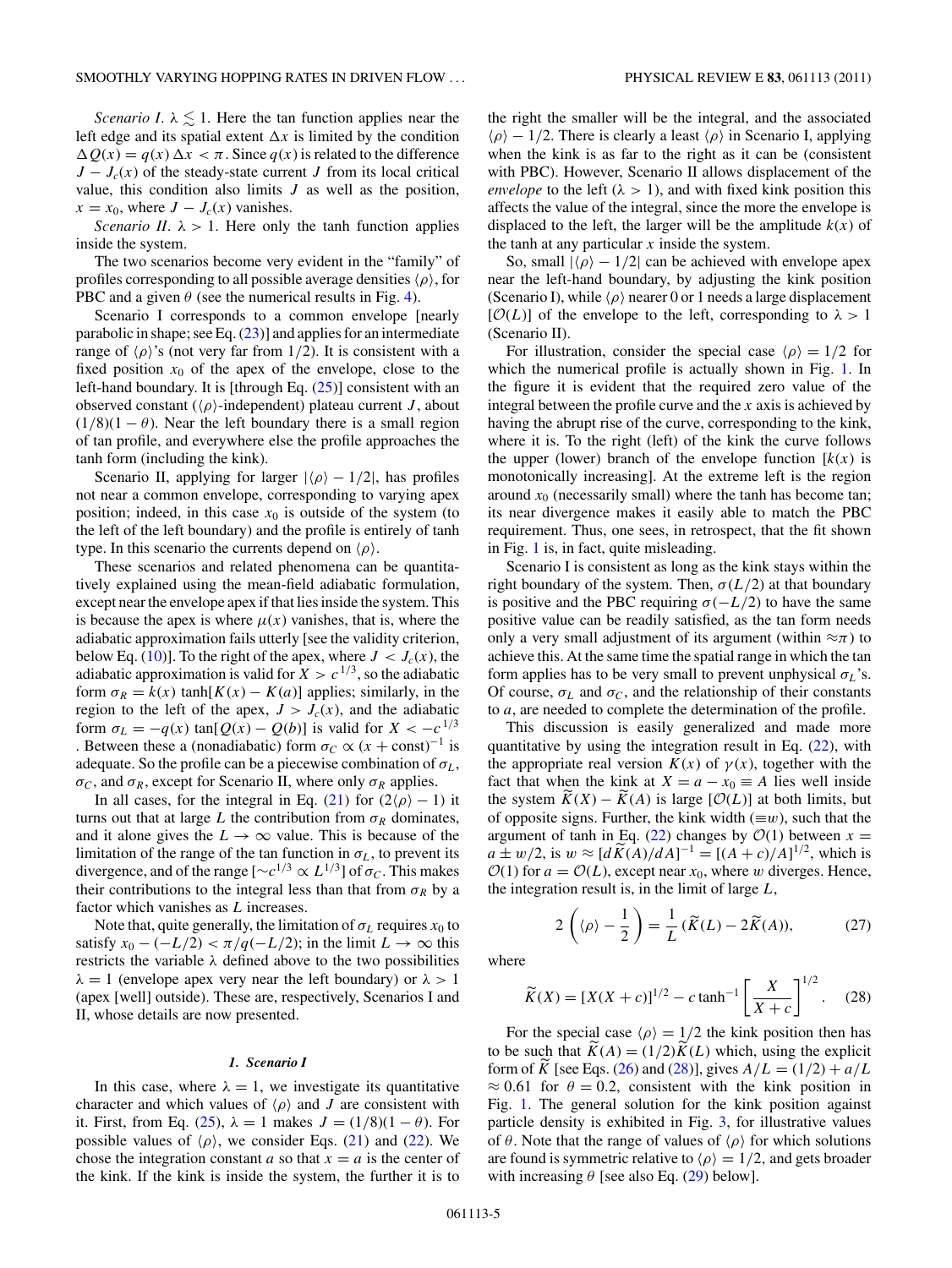<span id="page-5-0"></span>

FIG. 3. (Color online) Kink position  $a/L$  against density  $\langle \rho \rangle$  [see Eqs. [\(27\)](#page-4-0) and [\(28\)](#page-4-0)], for systems with PBC and rate-gradient values *θ* as shown.

Larger values of  $a$  are associated, through Eq.  $(22)$ , with  $\langle \rho \rangle$  < 1/2, up to the limit  $a = L/2$  when the kink center is at the right boundary. Then the mean density takes the limiting value  $\langle \rho \rangle_c$  such that

$$
\left(\langle \rho \rangle_c - \frac{1}{2}\right) = -\frac{1}{2L} \widetilde{K}(L) = \frac{1}{4} \left\{ \left[ 2\left(1 + \frac{1}{\theta}\right) \right]^{1/2} - \left(\frac{1}{\theta} - 1\right) \tanh^{-1} \left[ \frac{2\theta}{1 + \theta} \right]^{1/2} \right\}.
$$
 (29)

This marks the condition where the two scenarios meet and corresponds to the limit of a plateau region [in which, for  $L \to \infty$ ,  $J = \frac{1}{8}(1 - \theta)$  applies] in the "fundamental" diagram relating *J* with  $\langle \rho \rangle$  and  $\theta$ .

At  $\langle \rho \rangle > 1/2$  one finds equations identical in form to Eq. [\(27\)](#page-4-0)–(29), with  $\frac{1}{2} - \langle \rho \rangle$  replacing  $\langle \rho \rangle - \frac{1}{2}$ . For small  $\theta$ , Eq. (2*i*)-(2*i*), with  $\frac{1}{2} - \langle p \rangle$  replacing  $\langle p \rangle - \frac{1}{2}$ . For small *v*,<br>Eq. (29) gives  $\langle p \rangle_c - 1/2 = -(\sqrt{2}/3) \theta^{1/2}$ . Thus, the extent of the plateau in the  $J - \langle \rho \rangle$  diagram vanishes as  $\theta \to 0$ . In this limit, for  $\langle \rho \rangle$  still within the plateau, one can show that the height of the kink vanishes as  $\theta^{1/2}$ .

### *2. Scenario II*

Scenario II applies at  $\langle \rho \rangle$ 's so small (for a given  $\theta$ ) that the kink center is beyond the right boundary of the system (see, e.g., the curves for  $\langle \rho \rangle = 0.25, 0.125$  in Fig. 4). Then the apex position  $x_0$  of the tanh envelopes has to go outside of the system on the left, and there has to be a small upturn in  $\sigma$  at the extreme right of the system to satisfy the PBC, so the start of the kink is just visible there in Fig. 4, and the kink center is actually beyond the right boundary. This means that the tanh profile applies throughout the system:

$$
\sigma(x) = \sigma_R = k(x) \tanh[K(x) - K(a)], \tag{30}
$$

where  $K(x)$  is again as in Eqs. [\(24\)](#page-3-0) and [\(26\)](#page-3-0). We now have  $x_0 < -L/2$  and  $L/2 < a < L/2 + w$ , where *w* is the kink width (of order 1).



FIG. 4. (Color online) Steady-state local density profiles for system with  $L = 256$  and PBC,  $\theta = 0.2$ . Curve labels denote average particle densities.

As discussed above, for given  $\theta$  specifying  $\langle \rho \rangle < \langle \rho \rangle_c$ 1/2 [see Eq. (29)] will lead to  $x_0/L < -1/2$ , so making  $J <$  $(1/8)(1 - \theta)$  and  $\lambda > 1$ . As before, we use Eqs. [\(22\)](#page-3-0) and [\(24\)](#page-3-0). However, now, since  $x_0 < -L/2$ , and for all x in the system  $x < a$ ,  $\overline{K}(x) - \overline{K}(a)$  is at both limits negative (and large). So we have [ignoring contributions to  $2(\langle \rho \rangle - 1/2) L$ of lower order in *L* (from corrections to the adiabatic approximation, and from width of the kink) and the comparable small distance the center lies beyond the right boundary]

$$
2\left(\langle \rho \rangle - \frac{1}{2}\right) \approx \frac{1}{L} \left\{ \widetilde{K} \left[ \frac{L}{2} (\lambda + 1) \right] - \widetilde{K} \left[ \frac{L}{2} (\lambda - 1) \right] \right\}, (31)
$$

where  $K(X)$  is as in Eq. [\(28\)](#page-4-0). This gives  $\lambda$  in terms of  $\langle \rho \rangle$ and  $\theta$ , for  $\langle \rho \rangle$  less than the critical value, and hence provides the following current-density relation outside of the plateau region

$$
J = \frac{1}{8} \left( 1 - \lambda \theta \right),\tag{32}
$$

with

$$
4\left(\frac{1}{2} - \langle \rho \rangle\right) = \left[ (\lambda + 1)\left(\frac{1}{\theta} + 1\right) \right]^{\frac{1}{2}} - \left[ (\lambda - 1)\left(\frac{1}{\theta} - 1\right) \right]^{\frac{1}{2}}
$$

$$
-\left(\frac{1}{\theta} - \lambda\right) \left\{ \tanh^{-1} \left[ \frac{\lambda + 1}{\theta^{-1} + 1} \right]^{\frac{1}{2}}
$$

$$
-\tanh^{-1} \left[ \frac{\lambda - 1}{\theta^{-1} - 1} \right]^{\frac{1}{2}} \right\}.
$$
(33)

A similar procedure applies for the complementary subcase,  $(1 - \langle \rho \rangle) < \langle \rho \rangle_c < 1/2$ , by particle-hole duality.

Equations  $(32)$  and  $(33)$  can be combined to give *J* as a function of  $\langle \rho \rangle$  in Scenario II, for fixed  $\theta$ . The range of values of  $\langle \rho \rangle$  for which physically acceptable solutions are found is complementary to that limited by Eq. (29), which marks the extremes of validity of Scenario I.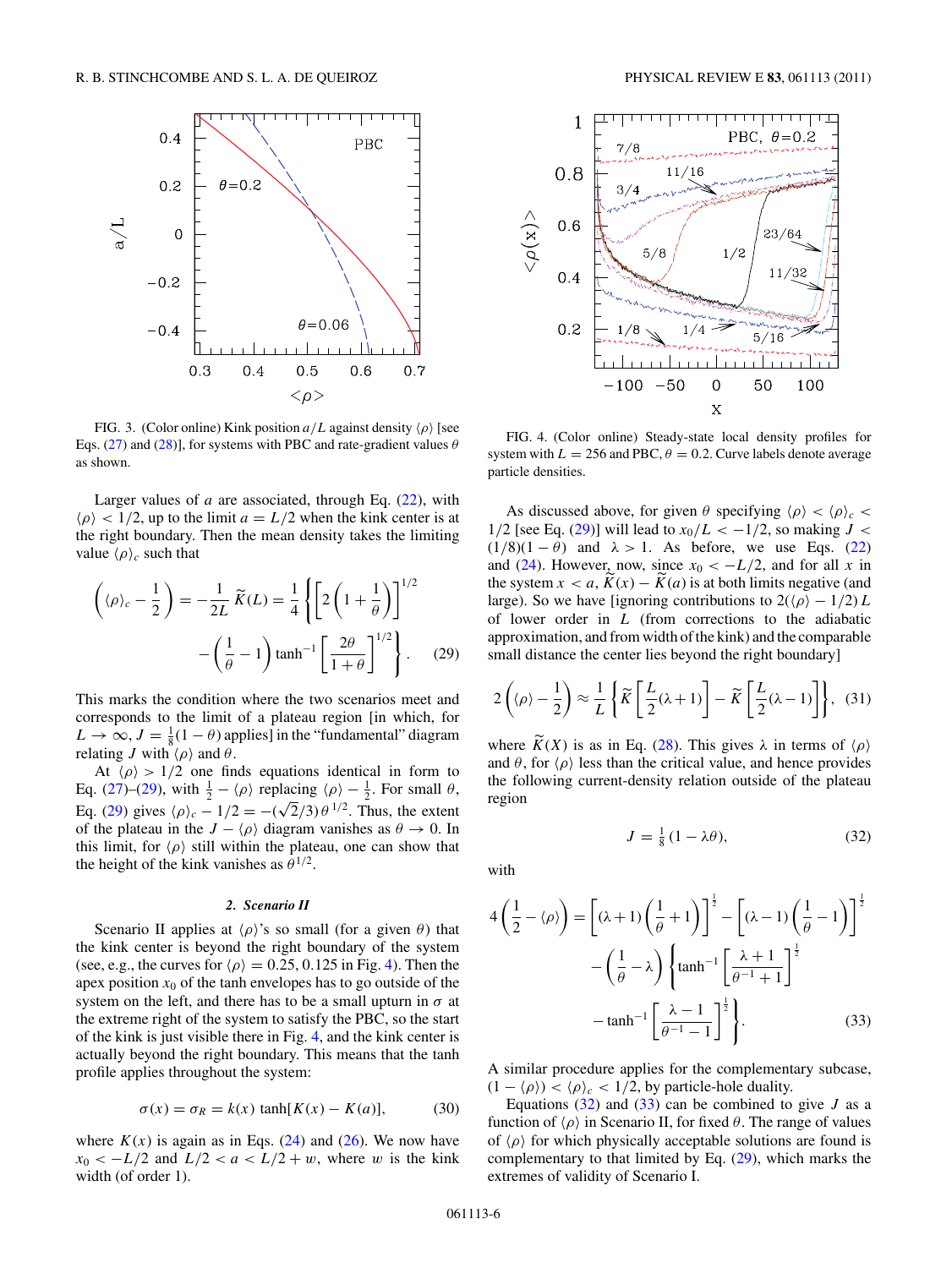### *3. Weak-bond interpretation of plateau current*

<span id="page-6-0"></span>Before moving to numerical results, we introduce an additional piece of mean-field theory which will be useful later.

As remarked above, a plateau current, similar to that predicted in Scenario I, is found in the TASEP with random rates  $p(x)$  [\[5,10,11\]](#page-11-0). There, an interpretation is given in terms of the current limitation provided by the weakest bonds,  $p_w$ , which suggests that the "maximal" current satisfies  $J_{\text{max}} \leq p_w/4$ . The following generalization provides a direct interpretation and confirmation of the result  $J_{\text{max}} = \frac{1}{8}(1 - \theta)$ predicted for the plateau phase in Scenario I.

In the continuum mean-field formulation, Eqs.  $(3)$ – $(5)$  give for all *x*

$$
J = \frac{1}{4} p(x) \left\{ 1 - \sigma^2(x) - \frac{\partial \sigma}{\partial x} \right\}.
$$
 (34)

The most limiting rate, occurring at  $x = -L/2$ , is  $p_w$  $=\frac{1}{2}(1-\theta)$ , so  $J_{\text{max}}$  is obtained from applying Eq. (34) there. In Scenario I, with  $\lambda = 1$ , the tan solution Eq. [\(19\)](#page-3-0) applies in that region [i.e.,  $X = \mathcal{O}(1)$ ], which yields for the right-hand side of Eq.  $(34)$ , using Eqs.  $(18)$ ,  $(23)$ , and  $(25)$ ,

$$
\frac{1}{4} p_w (1 + q^2) = \frac{1}{4} p_w \left\{ 1 - \frac{X}{X + c} \right\}
$$

$$
= \frac{1}{4} p_w \left\{ 1 + \mathcal{O} \left( \frac{1}{L} \right) \right\}, \quad (35)
$$

hence confirming the infinite-system maximal current  $\frac{1}{8}$  $(1 - \theta)$ .

### **D. Numerical results**

We considered lattices with  $L = 2^m$  sites,  $8 \le m \le 13$ . A time step is defined as a set of *L* sequential update attempts, each of these according to the following rules: (1) Select a site at random; (2) if the chosen site, here denoted by  $x$ , is occupied and its neighbor to the right is empty, then (3) move the particle with probability  $p(x)$ . Thus, in the course of one time step, some sites may be selected more than once for examination, and some may not be examined at all.

We have found that the time needed to attain steady-state flow varies roughly with  $L^{3/2}$ , similarly to the uniform-rate case  $[11]$ , for which this is well-known  $[28,34,35]$ , and is in agreement with the correspondence between the (uniform) TASEP and evolution of a Kardar-Parisi-Zhang (KPZ) interface [\[30,31,36,37\]](#page-11-0).

For density profiles, local densities were usually averaged over snapshots (taken at appropriately long times) of 104 independent samples. For example, for  $L = 256$  we found that steady state has been reached by time  $t = 10^4$  in most cases, except for points on the coexistence line for openboundary conditions  $(BCs)$  (see Sec. [IV\)](#page-8-0) where the approach to stationarity is markedly slower. Although finite-size effects can be observed, they are generally small and act toward making any kinks sharper, relative to system size, without any qualitative change. Thus, we can be confident that no significant physical features are missed by generally exhibiting profiles corresponding only to  $L = 256$ , as done here.

Figure [4](#page-5-0) shows steady-state density profiles for  $\theta = 0.2$ , which, although still in the scaling regime, is a relatively steep gradient. The behavior is in full agreement with the theory developed in Sec.  $\Pi B$ : (i) According to Scenario I, there is a common envelope, pinned to the left-hand extreme of the system, for intermediate densities roughly between 0*.*3 and 0*.*7; (ii) within this range of densities a kink is present, whose location varies against  $\langle \rho \rangle$  as predicted by Eqs. [\(27\)](#page-4-0) and [\(28\)](#page-4-0); (iii) for densities further removed from 1*/*2, Scenario II takes over, and profiles follow either the lower branch of the envelope (with its  $\langle \rho \rangle$ -dependent displacement) with an incipient kink at the right boundary (for  $\langle \rho \rangle$  < 1/2), or the upper branch, in this case with a narrow downward turn at the left edge in order to satisfy PBC ( $\langle \rho \rangle > 1/2$ ).

Envelope functions are already familiar in the profiles of constant-rate asymmetric exclusion processes (e.g., on the coexistence line), but they only involve new scenarios when their delimitation of density profiles is space-dependent (as above or, e.g., in asymmetric exclusion problems with Langmuir dynamics [\[38\]](#page-11-0)).

There are slight numerical discrepancies between predic-tions of Sec. IIB and the data displayed in Fig. [4,](#page-5-0) which exemplify the finite-size effects referred to above. For instance, according to Eqs. [\(27\)](#page-4-0)–[\(29\)](#page-5-0) [see also Fig. [3\]](#page-5-0), for  $\theta = 0.2$ Scenario I should hold for  $0.293... \leq \langle \rho \rangle \leq 0.707...$  However, the profile for  $\langle \rho \rangle = 5/16 = 0.3125$  already shows some deviation from the common envelope. Overall, we have found that the quantification of finite-system corrections, together with accurate analysis and extrapolation to the  $L \to \infty$  limit, can best be accomplished when dealing with steady-state currents, as shown in the following.

Evaluation of steady-state currents involved averaging over  $N_s = 100$  independent samples, for each of which  $N_c = a_L L^{3/2}$  successive instantaneous current values were accumulated. We took  $a_L \approx 130$  for  $L = 256$  and 512, and  $a_L \approx 13$  for larger *L*. The instantaneous current is  $n_{\text{moves}}/L$ , where  $n_{\text{moves}}$  is the number of particles which undergo successful move attempts in the course of a unit time interval, that is, *L* stochastic site probings as defined above. As is well known [\[39\]](#page-11-0), the width  $\delta J$  of the distribution thus found is essentially independent of  $N_s$  as long as  $N_s$  is not too small, and varies as  $N_c^{-1/2}$ . With the parameters as specified here, we managed to keep *δJ* well below the finite-size difference between *J* estimates for consecutive values of *L* (for fixed  $\theta$ , *ρ*). The relevance of finite-size effects for currents is illustrated for  $\rho = 1/2$  in Fig. [5,](#page-7-0) where  $\theta$  is restricted to small values for clarity of presentation; one can see that the curvature present in finite-*L* data is essentially absent upon extrapolation to  $L \rightarrow \infty$ . We now discuss guidelines for extrapolation of finite-system currents  $J_L$  to their thermodynamic-limit value  $J_{\infty}$ .

In line with general finite-size scaling ideas, we attempted single-power fits of our sequences of finite-*L* current data with an adjustable finite-size scaling exponent  $\psi$ , for all available pairs *θ* and *ρ*. We denote by  $θ_c(ρ)$  the gradient intensity value above which  $J(\rho,\theta)$  becomes independent of  $\rho$ .

 $\text{So, } \theta < \theta_c(\rho)$  corresponds to Scenario II of Sec. [III C](#page-3-0) above, while  $\theta > \theta_c(\rho)$  is associated with Scenario I. Although  $\theta_c$  still carries an *L* dependence (thus, e.g., the mergings of  $J - \theta$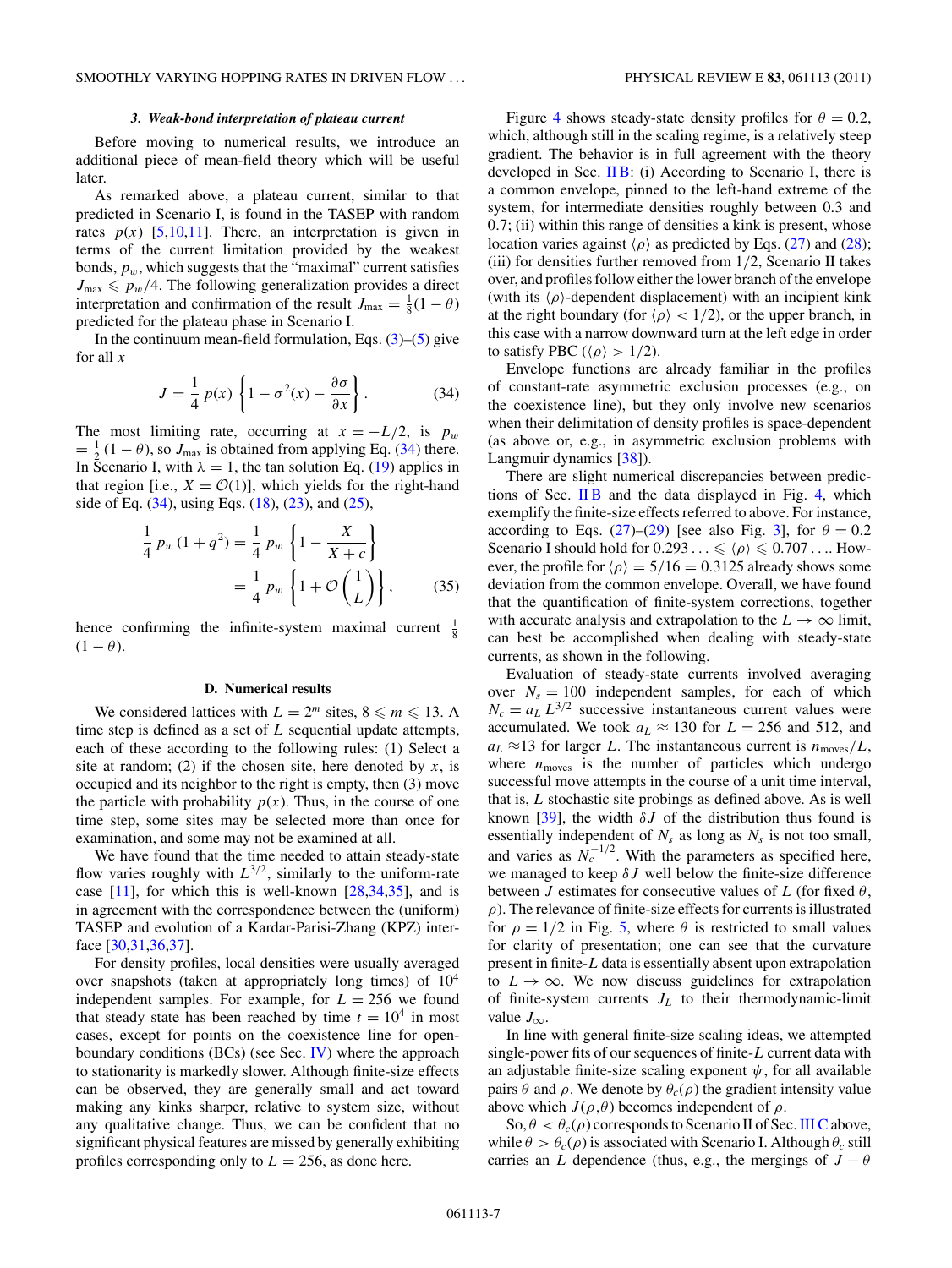<span id="page-7-0"></span>

FIG. 5. (Color online) Steady-state currents *J* against gradient intensity  $\theta$  for  $\rho = 1/2$  and PBC, for system sizes as shown, plus extrapolated curve; for details of extrapolation, see text.

curves shown in Fig. [2](#page-2-0) take place at slightly different locations for  $L \neq 2048$ , it is a rather small effect compared to the overall range of *θ* variation investigated.

Results were as follows.

- (1) For  $0 \le \theta \le \theta_c(\rho)$ ,  $\psi \approx 1$  (Scenario II);
- (2) for  $\theta \geq \theta_c(\rho)$ ,  $\psi \approx 1/2$  (Scenario I).

In the immediate vicinity of  $\theta_c(\rho)$ , on both sides, we had rather serious convergence issues, so there we generally resorted to fixing  $\psi = 1/2$ , for which the corresponding extrapolations fell in smoothly with the remaining ones outside that interval. For region (2), we estimate the uncertainty for  $\psi$  to be of order 10% at most.

Thus, for the extrapolated points in Fig. 5,  $\psi \in (0.45, 0.55)$ was found in all cases except that corresponding to  $\theta = 0$ , for which  $\psi \approx 1$ . The case of  $\langle \rho \rangle = 1/2$  shown in that figure is somewhat exceptional in that, as remarked at the end of Sec. [III C 1](#page-4-0) above, there the extent of validity of Scenario II corresponds only to the limit  $\theta \to 0$ .

In Fig. 6 we present the set of extrapolated currents for  $\rho = 1/2$ , corresponding to  $0 \le \theta \le 0.2$ , together with the mean-field prediction of a straight line  $J_{MF}(\theta) = \frac{1}{8} (1 - \theta)$ for Scenario I (see also the weak-bond interpretation given in Sec. [III C 3\)](#page-6-0). The agreement is remarkable.

Considering now the extrapolated currents for  $\langle \rho \rangle \neq 1/2$ , one sees in Fig. 7 that the variation of *J* against  $\theta$  is generally much slower where Scenario II holds. In the vicinity of  $\theta_c(\rho)$ , due to the convergence issues mentioned above, we considered systems of sizes up to  $L = 8192$  (away from that region, we found that using  $L \le 2048$  was generally enough to distinguish a reliably smooth trend as *L*<sup>−</sup><sup>1</sup> → 0). Upon extrapolation we found the small overshoots shown in the figure, which when translated to  $J - \langle \rho \rangle$  diagrams for fixed  $\theta$ , would amount to reentrant behavior. For the largest deviation found, corresponding to  $\rho = 5/16$  at  $\theta = 0.175$ , one gets  $J = 0.1039(1)$ , while the value for  $\rho = 1/2$  at the same  $\theta$ is 0*.*1030(1). Although the average values differ by just under 1%, when converted in terms of (estimated) uncertainties this



FIG. 6. (Color online) Points are extrapolated currents for system with  $\rho = 1/2$ , PBC. Solid line is the mean-field approximation (see text).

difference is equivalent to nine error bars. So, this effect appears to be real.

The data in Fig. 7 can be used to test Eq. [\(29\)](#page-5-0). In order to do so, for fixed  $\langle \rho \rangle$  < 1/2 one needs to establish the boundary between the ranges of validity of Scenarios I and II, as given by numerical simulations. Due to the overshoots just referred to, this task carries some ambiguity. For simplicity, we assumed such location to be where the respective  $J - \theta$ curve first crosses that for  $\langle \rho \rangle = 1/2$ , upon increasing  $\theta$ . Fitting the data thus obtained to the form  $\frac{1}{2} - \langle \rho \rangle = a \theta^b$ , one finds  $a = 0.471(4)$ ,  $b = 0.51(1)$ . These are to be compared, respectively, to  $a = \sqrt{2}/3 = 0.4714...$ ,  $b = 1/2$ , from the small- $\theta$  expression of Eq. [\(29\)](#page-5-0) (see paragraph below that equation). Thus, the above assumption seems justified.

Furthermore, data within the region of validity of Scenario II can be compared with the predictions of Eqs. [\(32\)](#page-5-0) and [\(33\)](#page-5-0). We used  $\theta = 0.06$ . One sees in Fig. [8](#page-8-0) that the agreement between theory and extrapolated numerical results is indeed



FIG. 7. (Color online) Extrapolated steady-state currents versus gradient intensity for systems with PBC and densities as shown. Note overshoots.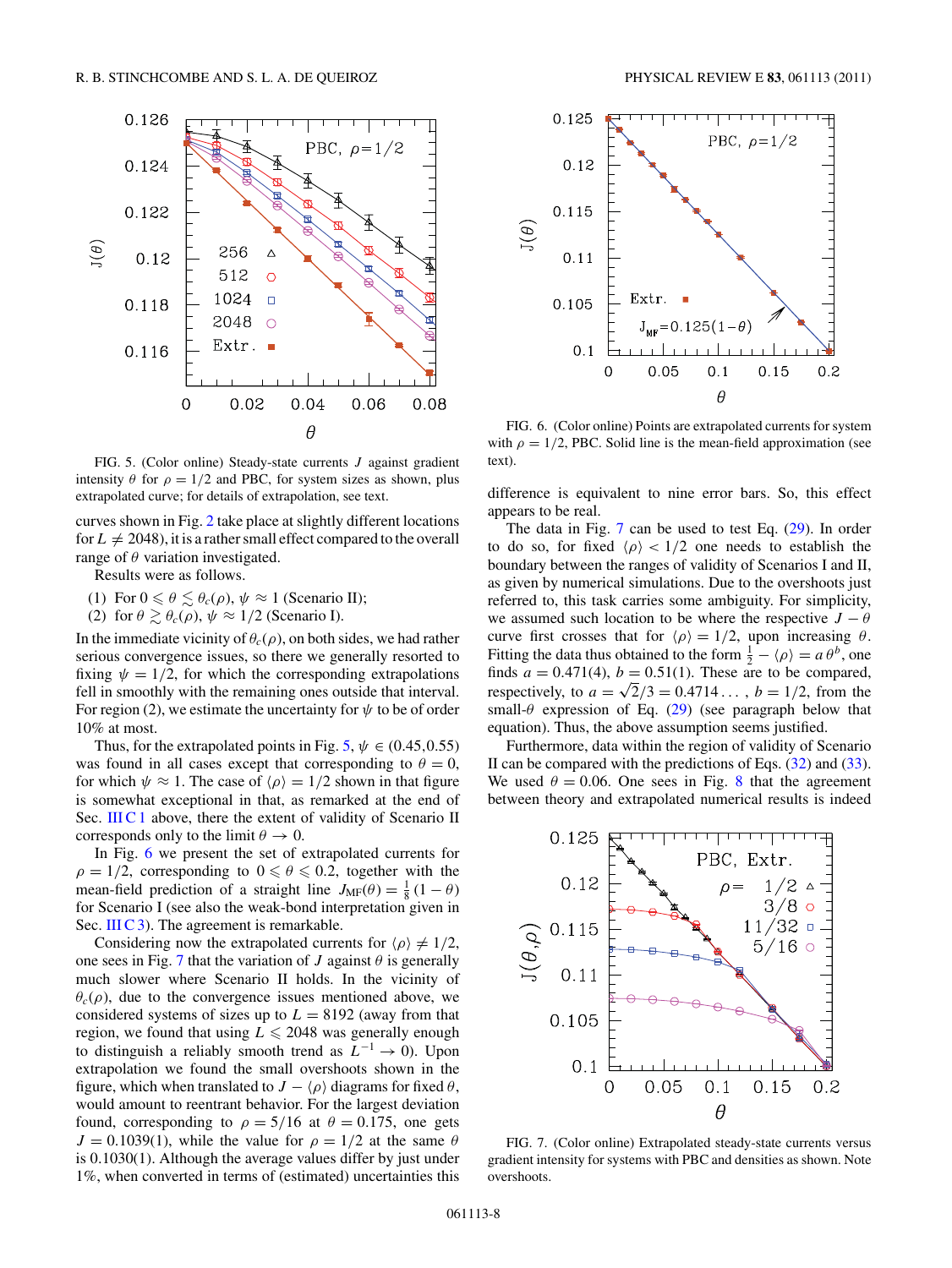<span id="page-8-0"></span>

FIG. 8. (Color online) Points are extrapolated ( $L \rightarrow \infty$ ) steadystate currents; solid line is  $J - \langle \rho \rangle$  relationship from Eq. [\(32\)](#page-5-0) and Eq.  $(33)$  (Scenario II); long-dashed horizontal line is  $J = 0.1175$ , from Eq. [\(25\)](#page-3-0) with  $\lambda = 1$  (Scenario I). Short-dashed line is  $J - \langle \rho \rangle$ relationship for uniform hopping-rate systems [Eq. [\(2\)](#page-1-0)].

excellent. The prediction of a plateau for Scenario I is also borne out by numerics, within error bars. One cannot see unequivocal evidence here for a reentrant behavior similar to that found in Fig. [7.](#page-7-0) It is possible that such an effect, if present, is smaller than for the cases depicted in the latter figure. This would be in line with the observation that the amplitude of the reentrance decreases with decreasing *θ*.

Figure 8 also shows the  $J - \langle \rho \rangle$  relation for uniform hopping-rate systems for comparison.

A current-density diagram very similar to Fig. 8 was obtained in Ref. [\[14\]](#page-11-0) for the partially asymmetric exclusion problem with spatially varying hopping rates.

### **IV. OPEN-BOUNDARY CONDITIONS**

### **A. Introduction**

With open-boundary conditions, the following additional quantities are introduced: the injection (attempt) rate  $\alpha$  at the left end and the ejection rate  $\beta$  at the right one. Calling  $\rho_L$ ,  $\rho_R$ the stationary densities respectively at the left and right ends of the chain, one has for the current *J* at the boundaries, and anywhere inside,

$$
\alpha (1 - \rho_L) = J = \beta \rho_R. \tag{36}
$$

Scenarios I and II, regarding the existence and location of an "envelope", discussed in the preceding section, still apply here, with similar consequences upon the systemwide current. The overall picture turns out to be rather like that for open systems with uniform hopping rate  $[1-4, 40-43]$ : A maximal-current phase arises for suitably large  $\alpha$ ,  $\beta$  (where Scenario I takes hold); elsewhere, one has less-than-maximal current, although with either low or high density, the latter two subphases being separated by a coexistence line; Scenario II applies. See Fig. 9 and corresponding insets.

The robustness of the three-phase structure in the present case is in line with the results of Ref. [\[14\]](#page-11-0). In their study of the



FIG. 9. Schematic phase diagram for TASEP with hoppingrate gradient for open-boundary conditions. Locations of phase boundaries are  $\theta$  dependent [see Eqs.  $(45)$ – $(49)$ ]. CL stands for coexistence line (between high- and low-density phases). The insets show typical density profiles for each phase (see text).

partially asymmetric exclusion problem, with spatially varying right- and left-hopping rates  $p(x)$  and  $q(x)$ , respectively, those authors always found three phases, as long as  $p(x) - q(x)$  did not change sign.

In the maximal-current phase, the following specific features are noteworthy.

(i) The steady-state systemwide density  $\langle \rho \rangle$  is very close to the value which, for PBC, corresponds to the lower limit of validity of Scenario I. This is because, from the conditions given in Eq. (36), for large  $\alpha$ ,  $\beta$  one must have  $\rho_L$  "large" and  $\rho_R$  "small." Thus, the density profile essentially follows the lower branch of the envelope function. Slight departures from that occur within short ("healing") distances from the extremes, in order to comply with the exact values dictated by Eq. (36). The latter effects account for the fact that  $\langle \rho \rangle$ is not strictly constant throughout the maximal-current phase. Although Eq.  $(36)$  imposes the same constraints for systems with uniform hopping rates, there the envelope is trivially *x* independent, and  $\langle \rho \rangle$  is close to 1/2 [\[2,27,41\]](#page-11-0).

(ii) In contrast to Scenario I with PBC, the steady-state profiles here do not show a kink inside the system.

(iii) Similarly to Scenario I with PBC, the tan-like segment of the profile at the extreme left of the system is essential in the local density adjustment near that edge. However, as just mentioned, such adjustment is here imposed by Eq.  $(36)$ , as opposed to the former case where the constraint arises from demanding continuity of  $\rho$  to obey PBC (combined with the existence of a kink further to the right).

### **B. Theory and scenarios**

In the "low-current" Scenario II, with the apex left of the system's left boundary ( $x_0 = -\lambda L/2$ , with  $\lambda > 1$ ), one has only tanh-type solutions for all *x*;  $\sigma = 2(\langle \rho \rangle - \frac{1}{2})$  is limited by the envelope  $\pm k(x)$ :

$$
k(x) = \left[1 - \frac{4J}{p(x)}\right]^{1/2} = \left[\frac{(2\theta/L)(x - x_0)}{1 + (2\theta/L)x}\right]^{1/2}.
$$
 (37)

So,

$$
J = \frac{p(x)}{4} [1 - k^2(x)] = \frac{1}{8} \left( 1 + \frac{2\theta}{L} x \right) [1 - k^2(x)]. \quad (38)
$$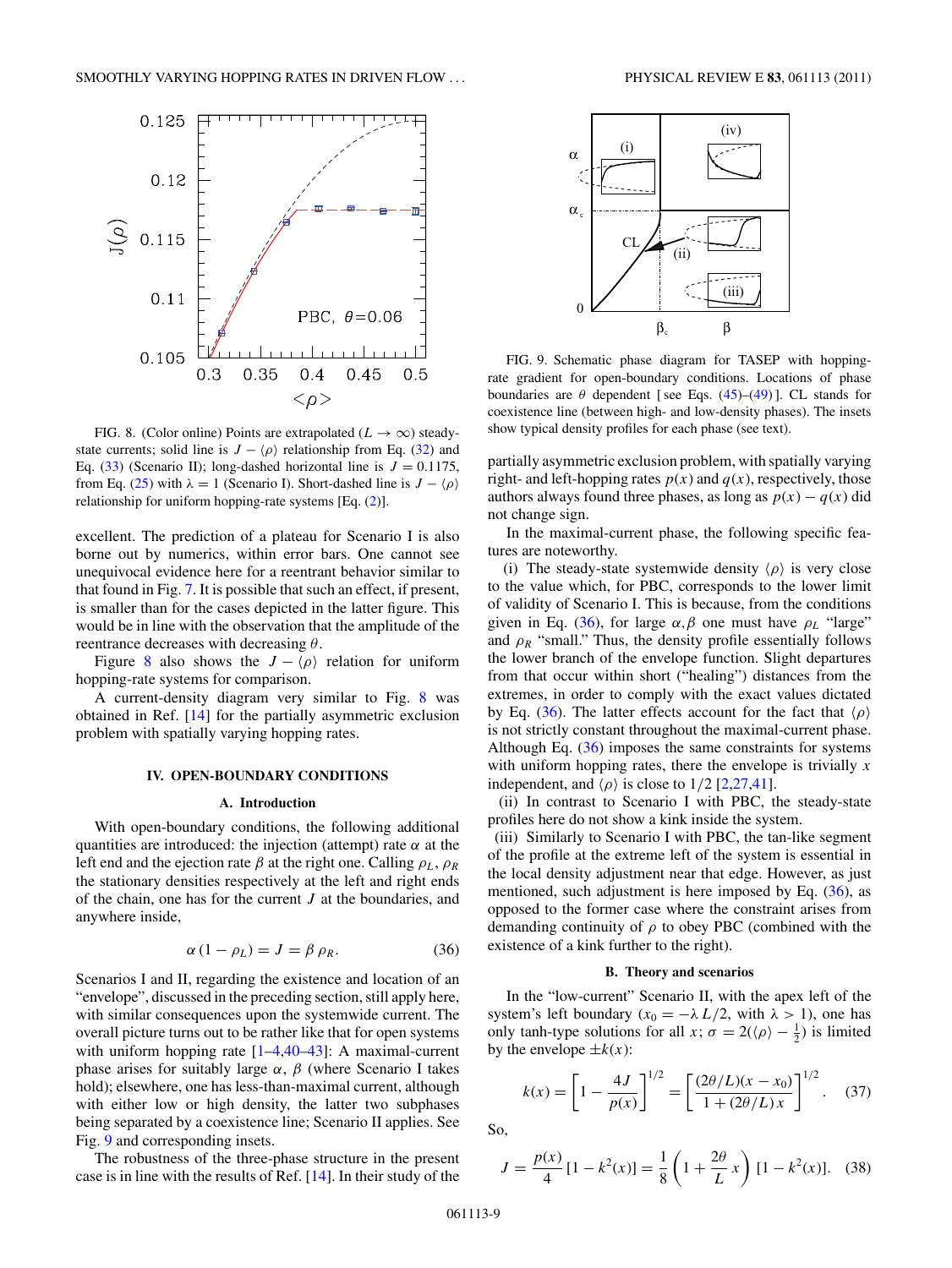<span id="page-9-0"></span>Taking  $x = x_0$ , where  $k(x_0) = 0$ , gives

$$
J = \frac{1}{8} \left( 1 - \lambda \theta \right),\tag{39}
$$

while evaluating Eq. [\(37\)](#page-8-0) at  $x = \pm L/2$  gives

$$
k_{L,R} = k\left(\mp \frac{L}{2}\right) = \left[\frac{\theta(\lambda \mp 1)}{1 \mp \theta}\right]^{1/2},\tag{40}
$$

which sets the upper  $(\rho_{L,R}^> )$  and lower  $(\rho_{L,R}^ < )$  bounds for the density at the extremes:

$$
\rho_{L,R}^{>,<} = \frac{1}{2}(1 \pm k_{L,R}).\tag{41}
$$

With  $\sigma(x) = k(x) \tanh[K(x) - K(a)]$ , where  $x = a$  is the position of the kink, and  $K = \int k(x) dx$ , one can see from the insets in Fig. [9](#page-8-0) that, considering the situations corresponding to profiles types (i), (ii), and (iii) shown there, the following constraints hold:

$$
\rho_L^{\leq} \leq \rho_L \leq \rho_L^{\geq} \quad \text{(i)},
$$
  
\n
$$
\rho_L = \rho_L^{\leq} \quad \text{(ii), (iii)};
$$
  
\n
$$
\rho_R = \rho_R^{\geq} \quad \text{(i), (ii)},
$$
  
\n
$$
\rho_R^{\leq} \leq \rho_R \leq \rho_R^{\geq} \quad \text{(iii)}.
$$
  
\n(42)

So, using Eqs.  $(36)$  and  $(38)$  we obtain, for the possible values of  $\alpha$  and  $\beta$  in the three situations,

$$
\alpha_{(i)} \in \left[\frac{J}{1 - \rho_L^{\leq}}, \frac{J}{1 - \rho_L^{\geq}}\right] = \frac{1}{4}(1 - \theta) [1 - k_L, 1 + k_L];
$$
  
\n
$$
\alpha_{(ii), (iii)} = \frac{J}{1 - \rho_L^{\leq}} = \frac{1}{4}(1 - \theta)(1 - k_L);
$$
  
\n
$$
\beta_{(i), (ii)} = \frac{J}{\rho_R^{\geq}} = \frac{1}{4}(1 + \theta)(1 - k_R);
$$
  
\n
$$
\beta_{(iii)} \in \left[\frac{J}{\rho_R^{\geq}}, \frac{J}{\rho_R^{\leq}}\right] = \frac{1}{4}(1 + \theta) [1 - k_R, 1 + k_R].
$$
\n(43)

For the coexistence line (CL), in which the kink lies wholly inside the system, that is, profile type (ii) above, the results established in Eqs. (43), together with Eqs. (39) and (40), give the current:

$$
J_{\text{CL}} = \alpha \left( 1 - \frac{2\alpha}{1 - \theta} \right) = \beta \left( 1 - \frac{2\beta}{1 + \theta} \right); \tag{44}
$$

and the equation for the CL shape as follows:

$$
\frac{2\alpha^2}{1-\theta} - \alpha = \frac{2\beta^2}{1+\theta} - \beta.
$$
 (45)

In this "low-current" Scenario II,  $\lambda > 1$  and, from Eq. (39),  $\lambda \leq 1/\theta$ . So the extent of the CL in  $(\alpha, \beta)$  parameter space, and the current there, are limited to

$$
0 \leq \alpha \left( 1 - \frac{2\alpha}{1 - \theta} \right) = \beta \left( 1 - \frac{2\beta}{1 + \theta} \right)
$$

$$
= J_{\text{CL}} \leq \frac{1}{8} (1 - \theta). \tag{46}
$$

The same form of current, Eq. (39), and the same limitation  $1 \le \lambda \le 1/\theta$ , apply for the high-density and low-density subphases [corresponding to profiles of types (i) and (iii)] which the coexistence line separates in this low-current Scenario II. Actually,  $\lambda = 1$  is the boundary between maximal

(plateau) current phase [corresponding to profiles of type (iv)] and the lower current phase(s). Since for  $\lambda = 1$ ,  $k_L = 0$ ,  $k_R = \left[\frac{2\theta}{(1+\theta)}\right]^{1/2}$ , using Eq. (43) the phase boundaries are (in addition to the coexistence line)

$$
\alpha = \alpha_c(\theta), \quad \beta \geqslant \beta_c(\theta) \tag{47}
$$

[between subphase (iii) and maximal-current phase], and

$$
\beta = \beta_c(\theta), \quad \alpha \geq \alpha_c(\theta) \tag{48}
$$

[between subphase (i) and maximal-current phase], where

$$
\alpha_c = \frac{1}{4}(1 - \theta), \quad \beta_c = \frac{1}{4}(1 + \theta) \left[1 - \left(\frac{2\theta}{1 + \theta}\right)^{\frac{1}{2}}\right].
$$
\n(49)

From Eqs. (45) and (49), the slope of the CL is unity at the origin, that is, the same there as that for the uniform-rate case, and diverges at the end point  $(\alpha_c, \beta_c)$ .

Given  $\alpha$  and  $\beta$ , Eqs. (39), (40), and (43) give *J* and  $\lambda$ , and then Eqs.  $(31)$  and  $(33)$  can be used for the determination of -*ρ*, anywhere on the phase diagram where Scenario II applies. For points on the CL, however, an adaptation is needed in order to account for the presence of a kink inside the system. Then, the amended form of Eq.  $(31)$  reads

$$
2\left(\langle \rho \rangle - \frac{1}{2}\right) \approx \frac{1}{L} \left\{ \widetilde{K} \left[ \frac{L}{2} (\lambda + 1) \right] + \widetilde{K} \left[ \frac{L}{2} (\lambda - 1) \right] - 2 \widetilde{K}(A) \right\}, \quad (50)
$$

where  $X = A$  is the position of the kink. This can be found by keeping track of the leading finite-size corrections (from the asymptotic values  $\pm 1$ ) to the tanh forms at the ends [to obey the constraints given by Eq.  $(36)$ ]. One gets the prediction  $\langle \rho \rangle = \frac{1}{2}$  everywhere on the CL for any  $\theta$ .

#### **C. Numerical results**

In numerical work with open-boundary conditions, we kept to  $\theta = 0.2$ .

Initially we investigated the shape of steady-state profiles deep inside the high-density, low-density, and maximal-current regions given in Fig. [9,](#page-8-0) as well as at a point on the CL at  $(\alpha, \beta) = (0.1, 0.087, 868)$  [about halfway between the origin and the end point of the CL; see Eqs. (45) and (49)]. We found profiles which conform respectively to types (i), (iii), (iv), and (ii) shown in the figure, in agreement with the theoretical results given above.

Deep inside the maximal-current phase, at  $\alpha = \beta = 0.375$ , we carried out a finite-size scaling analysis of steady-state currents, using systems with  $L \le 8192$ . The finite-L values *JL* thus obtained were very close to those corresponding to PBC and  $\theta = 0.2$ , for  $\langle \rho \rangle$  in Scenario I. They approach the same extrapolated value  $J_{\infty} = \frac{1}{8}(1 - \theta)$  found there, with the same type of finite-size corrections, that is,  $J_L - J_{\infty} \sim L^{-\psi}$ ,  $\psi \approx 0.5$ .

Elsewhere on the phase diagram, we calculated steady-state currents and densities at selected points, using only  $L = 1024$ . Results are shown in Table [I.](#page-10-0)

For the point on the CL, the central value of  $\langle \rho \rangle$  is close to 1*/*2, as predicted in Sec. [IV B,](#page-8-0) but the density fluctuations, associated with phase coexistence, are apparently very large.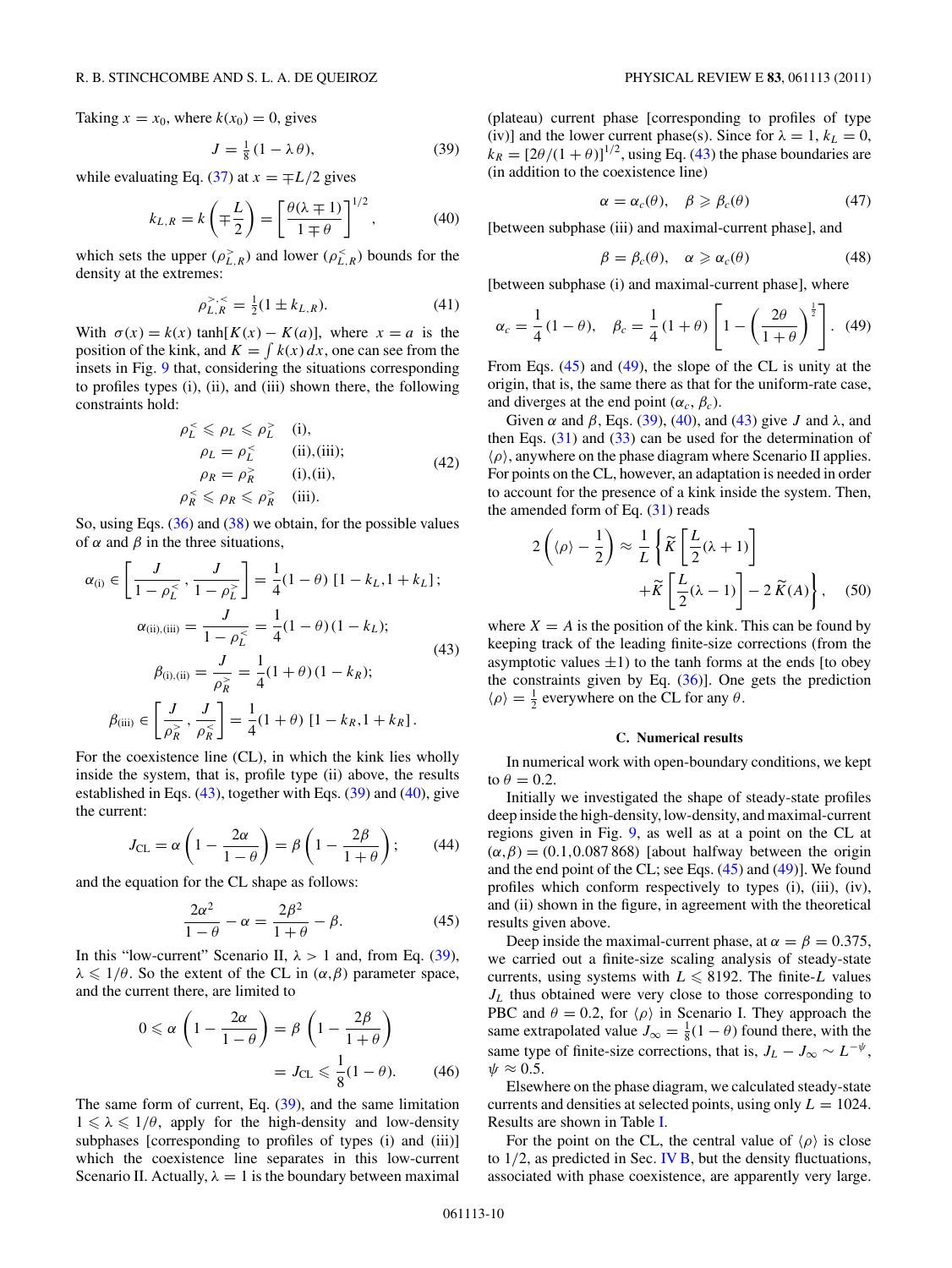<span id="page-10-0"></span>TABLE I. Average steady-state currents  $J$  and densities  $\langle \rho \rangle$  for systems with  $\theta = 0.2$ ,  $L = 1024$ , and assorted injection and ejection rates  $(\alpha, \beta)$ .  $J_{\text{th}}$  and  $\langle \rho \rangle_{\text{th}}$  refer, respectively, to currents and average densities calculated by the theory given in Sec. [IV B.](#page-8-0) Phases specified in column 1 are, respectively: CL, coexistence line; HD, high-density; LD, low-density; MC, maximal-current. Refer to Fig. [9](#page-8-0) and text.

| Type              | $\alpha$    | β           | J                              | $J_{\text{th}}$ $\langle \rho \rangle$ | $\langle \rho \rangle_{\text{th}}$ |
|-------------------|-------------|-------------|--------------------------------|----------------------------------------|------------------------------------|
| CL                |             |             | $0.100$ $0.087868$ $0.0750(3)$ | $\frac{3}{40}$ 0.51(10)                | $\frac{1}{2}$                      |
| HD                | 0.400 0.100 |             | 0.0834(4)                      |                                        | $\frac{1}{12}$ 0.781(1) 0.78241    |
| LD.               |             | 0.100 0.400 | 0.0751(3)                      |                                        | $\frac{3}{40}$ 0.188(1) 0.18839    |
| LD-MC 0.200 0.400 |             |             | 0.1015(2)                      |                                        | $\frac{1}{10}$ 0.297(1) 0.29245    |
| MC                | 0.450 0.450 |             | 0.1036(1)                      |                                        | $\frac{1}{10}$ 0.3113(7) 0.29245   |
| MC                | 0.650 0.250 |             | 0.1036(1)                      |                                        | $\frac{1}{10}$ 0.3120(6) 0.29245   |
| MC                |             | 0.250 0.650 | 0.1031(1)                      |                                        | $\frac{1}{10}$ 0.3074(7) 0.29245   |

Related profiles (at the relatively small value  $\theta = 0.2$  being used) are consistent with the kink being located with roughly equal probability anywhere in the system, as in the  $\theta = 0$ case  $[4,11]$ . An approximate calculation, assuming this,<sup>1</sup> and replacing the envelope by one with  $k<sub>L</sub>$  and  $k<sub>R</sub>$  both set equal to their root-mean-square value, provides an estimate for the root-mean-square density deviation,  $\langle \delta \rho \rangle_{\text{rms}} = 0.17$ , in line with the result quoted in Table I. The relationship between the current  $J_{CL}$ ,  $\alpha$ , and  $\beta$  given in Eq. [\(44\)](#page-9-0) is verified to very good accuracy.

In the high-density (HD) and low-density (LD) phases, agreement between theory and numerics is excellent, in part because finite-size effects are small there, where Scenario II holds.

For the set of three points inside the maximal-current (MC) phase, the currents are indeed close to each other, their value differing from the infinite-system one  $J_{\infty} = \frac{1}{8}(1 - \theta)$ by well-understood finite-size corrections. The corresponding densities are also very close and in good accord with the prediction that the corresponding profiles should essentially coincide with the lower branch of the envelope function. Recall that, for PBC, this is expected to happen, at  $\theta = 0.2$ , for  $\langle \rho \rangle$ close to 0*.*3 (see Sec. [III\)](#page-3-0). The larger spread between densities in the MC phase, when compared to that between currents, is to be expected (see comments in Sec. *). One gets a* smaller difference between numerical results and theoretical predictions by looking at a point on the borderline between LD and MC phases (LD-MC). Even then the agreement is not as close as that found deep inside the HD and LD phases. Such effects reflect the *L*<sup>−</sup>1*/*<sup>2</sup> corrections pertaining to Scenario I.

# **V. DISCUSSION AND CONCLUSIONS**

We have developed a mean-field adiabatic theory for the one-dimensional TASEP with smoothly varying hopping rates. Its application to the uniform-gradient case is shown, upon comparison with extrapolations to the  $L \rightarrow \infty$  limit

of numerical simulation data, to give very accurate results. Evidence for this is exhibited especially in Figs. [4,](#page-5-0) [6,](#page-7-0) [7,](#page-7-0) and [8](#page-8-0) and Table I. Thus, for PBC it appears that the  $J - \langle \rho \rangle - \theta$ relationship given by Eqs.  $(32)$  and  $(33)$  is exact for Scenario II of a  $\langle \rho \rangle$ -dependent current. While simulations essentially find the constant-current plateau predicted for Scenario I with PBC (at values of *J* in full accord with theory), a small amount of nonmonotonic dependence of *J* on  $\langle \rho \rangle$ , near the edge of the corresponding region, appears to be present. Although extrapolation of finite-system current results turns out to be plagued with convergence issues precisely in this region, a systematic trend is found toward increasing values of the calculated overshoot as  $\theta$  increases (see Fig. [7\)](#page-7-0). Thus, one cannot definitely discard the possibility that such overhangs are real effects.

Being mean field in character, the theory presented here cannot predict, for example, current fluctuations [\[44,45\]](#page-11-0), nor fluctuation-related finite-size corrections. However, our numerical evidence shows that in the plateau region, that is, within Scenario I (for both PBC and open BCs), the dominant finite-size current corrections are of order  $L^{-\psi}$ ,  $\psi \approx 0.5$ . This indicates that an additional mechanism is present whose effects obscure the usual (uniform-hopping rate) fluctuation-induced *L*<sup>−1</sup> terms [the latter are clearly identified in our numerics, not only for  $\theta = 0$ , but also wherever Scenario II holds].

The mean-field theory explains the *L*−1*/*<sup>2</sup> corrections as arising from a tan-like part of the profile which lies inside the system only in Scenario I. This occurs near the envelope apex, in a region of width  $\pi/\widetilde{q}(X)$ , where  $\widetilde{q} = dQ/dX$  [see Eqs. [\(18\)](#page-3-0) and [\(19\)](#page-3-0)]. There,  $X = \mathcal{O}(1)$ ,  $c = \mathcal{O}(L)$ ; hence, from Eqs. [\(23\)](#page-3-0)–[\(25\)](#page-3-0),  $\pi/\tilde{q}(X) = \mathcal{O}(L^{1/2})$ . One must quantify the subdominant size-dependent effects originating from this region.

For PBC, notice that in the range of *x* where the tan-like profile holds,  $\sigma = \mathcal{O}(1)$  so it gives a contribution to the integral for  $L \langle \rho \rangle$  of order  $L^{1/2}$ , out of a total of order *L*. This provides a correction of relative size  $L^{-1/2}$  in  $\langle \rho \rangle$  for given *J*. By inverting the  $J - \langle \rho \rangle$  relationship (since for PBC it is the density which is fixed), one is left with the observed current corrections <sup>O</sup>(*L*−1*/*2).

The argument for open-boundary conditions is slightly different, because  $\langle \rho \rangle$  is not fixed by initial conditions and *J* is determined by the boundary injection and ejection rates. So, we look directly at the current and its relationship with  $\alpha$  and  $\rho_L$ , as given in Eq. [\(36\)](#page-8-0), since the tan solution applies near the left edge. By Eq. [\(19\)](#page-3-0), this is  $\sigma \sim -q_w$  tan  $q_w(x - \text{const})$ , where  $q_w$  is the value of  $q = [-X/(X + c)]^{1/2}$  at  $X =$ *x* − *x*<sub>0</sub> =  $\mathcal{O}(1)$ , with *X* < 0. So  $q_w = \mathcal{O}(L^{-1/2})$ , again by Eqs. [\(23\)](#page-3-0)–[\(25\)](#page-3-0). To provide the required injection current, one must have  $\sigma = \mathcal{O}(1)$  near the left edge, while only a small change  $\Delta x$  in position, of order  $\Delta x \approx 1/q_w = \mathcal{O}(L^{1/2})$ , will take the tan  $\rightarrow$  0. The upshot is that the average change in *σ*<sub>*L*</sub> caused by a change of  $O(1)$  in *x*<sup>0</sup> is ∼*L*<sup>−1/2</sup>. Hence, with open-boundary conditions, whenever Scenario I applies, the finite-size correction in  $J = \frac{\alpha}{2} (1 - \sigma_L)$  is  $\mathcal{O}(L^{-1/2})$ .

By similar arguments one finds that, when a kink is present, its width generally gives corrections of order  $L^{-1}$  to  $\rho$ ). On the other hand, corrections coming from the region where the validity of the adiabatic approximation breaks down are of order  $L^{-2/3}$ . Since these only occur when the apex is inside

<sup>&</sup>lt;sup>1</sup>It is the number of particles present in the system, rather than the kink location, which is expected to have uniform distribution, so our procedure is not expected to apply at large *θ*.